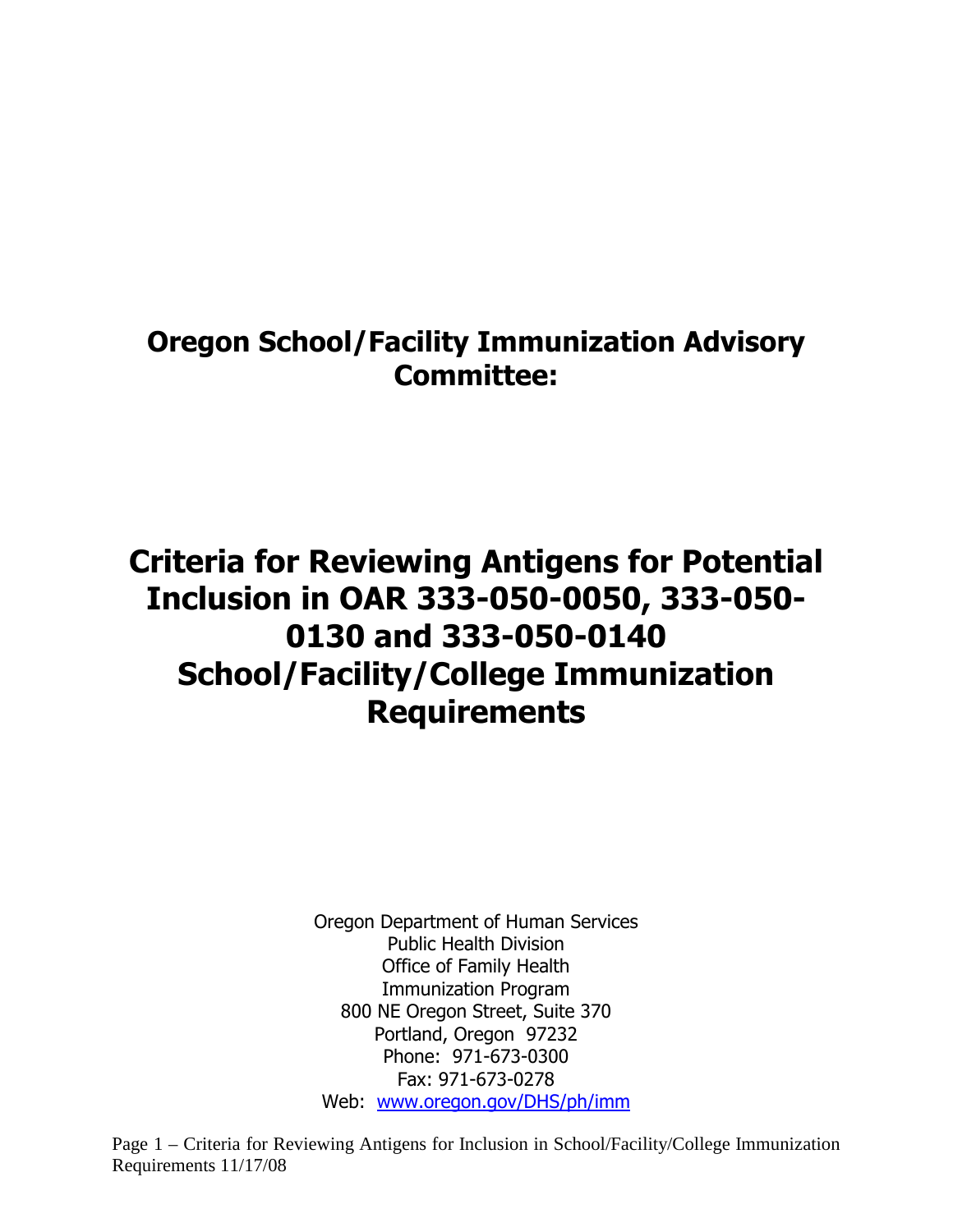#### Oregon School/Facility Immunization Advisory Committee: Criteria for Reviewing Antigens for Potential Inclusion in OAR 333-050-0050, 333-050-0130 and 333-050-0140.

#### Process for Reviewing Antigens for Potential Inclusion in OAR 333-050-0050, 333-050-0130 and 333-050-0140.

Request for the inclusion of additional antigens or vaccines can come from the Oregon Immunization Program, IPAT (Immunization Policy Advisory Team), or from the community. Proposed changes to vaccine requirements are discussed with IPAT either in a regularly scheduled meeting or through electronic communication. IPAT will submit their comments and a request for consideration to the Oregon Immunization School Law Advisory Committee.

The Oregon School/Facility Immunization Advisory Committee was established as a part of the school law immunization requirements when the original legislation was passed in 1980. This Committee is composed of immunization stakeholders from the fields of public health, school health, school administration, medicine, day care, child advocacy and consumers (parents). Through consensus, the committee determines what vaccines (antigens) should be included in Oregon school immunization requirements.

Information about new vaccines and the disease they prevent, including transmission within schools, burden of disease, cost-effectiveness, affect on schools/counties and vaccine availability is presented at a scheduled meeting for committee consideration. The following criteria are an integral part of the discussion and the decision-making process. All 12 criteria must be considered. Members of the Committee are expected to rely on their professional and scientific judgment as well as available data when applying the criteria.

The Committee's recommendation is then submitted to the Oregon Immunization Program for consideration and possible action.

### The 12 Criteria to Consider in Evaluating Antigens

The following criteria are approved with the explanation. Criteria were developed through review of current literature\* and past experience.

1. The vaccine containing this antigen is recommended by ACIP (Advisory Committee on Immunization Practices) and included on its recommended childhood and adolescent immunization schedule. The vaccine must be universally recommended by the ACIP. The ACIP reviews licensed vaccines and makes recommendations. Its process includes: (1) a

Page 2 – Criteria for Reviewing Antigens for Inclusion in School/Facility/College Immunization Requirements 11/17/08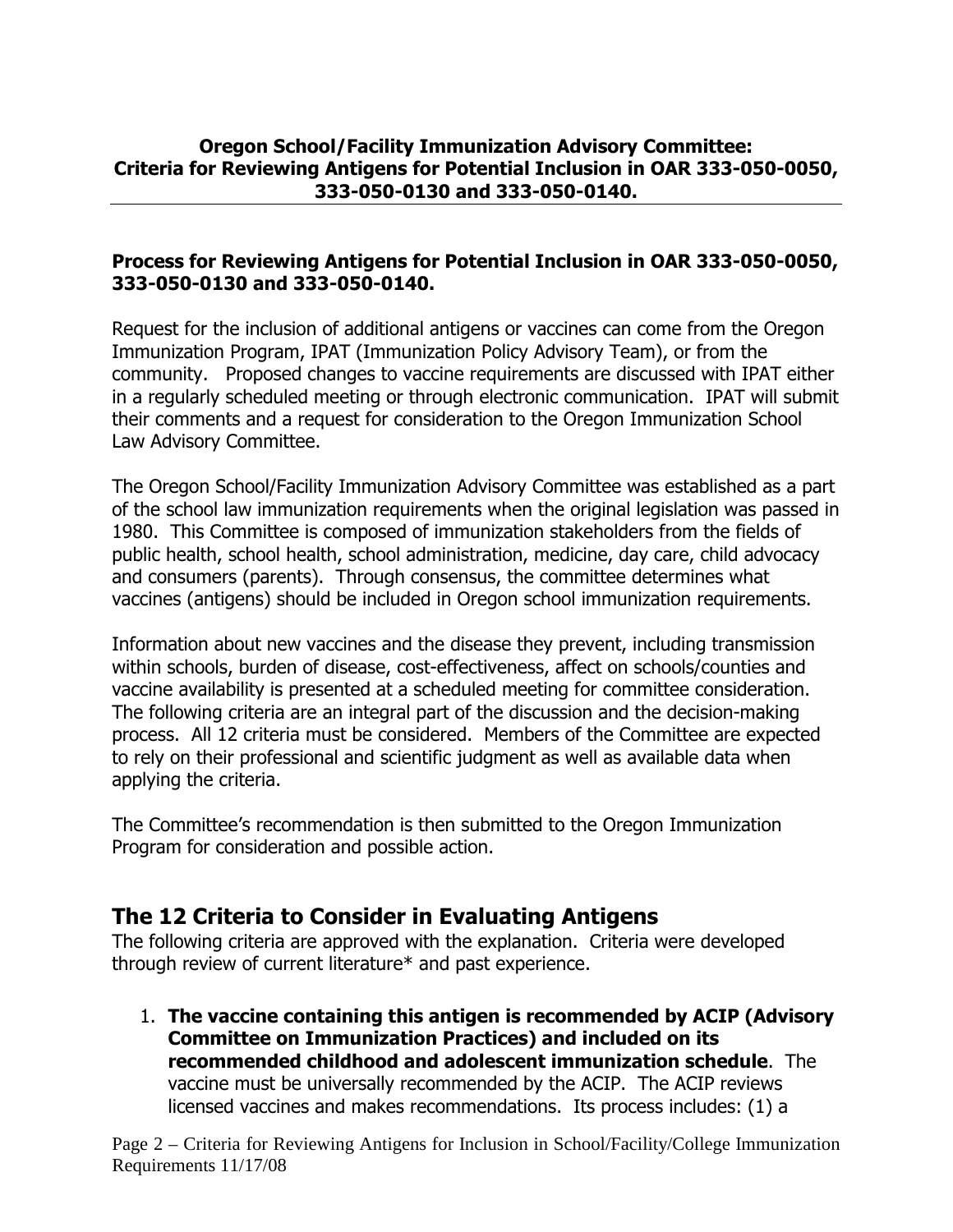review of the Food and Drug Administration (FDA) labeling/package inserts for each vaccine; (2) is science-based determined through review of the scientific literature (both published and unpublished, when available) on the safety, efficacy, acceptability, and effectiveness of the immunizing agent; (3) an assessment of cost effectiveness; (4) a review of the morbidity and mortality associated with the disease in the population in general and in specific risk groups; (5) a review of the recommendations of other groups; and (6) a consideration of the feasibility of vaccine use in existing child and adult immunization programs. In the clinical development of a vaccine, the efficacy of the vaccine is studied using FDA-approved research protocols that evaluate whether a vaccine protects individuals from contracting the disease in population-based studies. Vaccinations generally have the potential for side effects. The known risks associated with each vaccine (or antigen) must be balanced against the risks of the disease. Vaccines have the potential to reduce, or in some cases even eliminate diseases that can result in serious illness, long-term disability, or death.

- 2. The vaccine prevents disease with a significant morbidity and mortality in at least some subset of the Oregon's population. It is also important to identify any disproportionate impact on any subset of the community i.e. geographically, racially, ethnically.
- 3. The vaccine (antigen) is cost-effective from a societal perspective in **Oregon.** Immunizations are the most cost-effective clinical preventive service for children but vaccines may be cost effective without being cost savings. In some cases, societal or indirect costs will also need to be considered. Not all vaccines recommended by the ACIP are cost saving or equally effective, so some determination of the vaccine's relative cost-effectiveness may need to be made for comparison purposes when applying the criteria.
- 4. The vaccine (antigen) has been used in the general population to demonstrate reduction in disease activity with similar level of effectiveness to that demonstrated prior to FDA approval. The goal is to significantly reduce morbidity and mortality and achieve "herd protection" in specific population groups such as preschoolers, school-age children and college students. The vaccine should also demonstrate a reduction in vaccinepreventable disease in the community after implementation into the immunization schedule over a period of time. Significant changes in frequency of side effects after general use of the vaccine should be considered when adding any vaccine requirement to school law.
- 5. The vaccine is necessary to prevent diseases known to be spread in schools or facilities, respectively and will increase safety in the school/facility environment. Whether the school/facility environment poses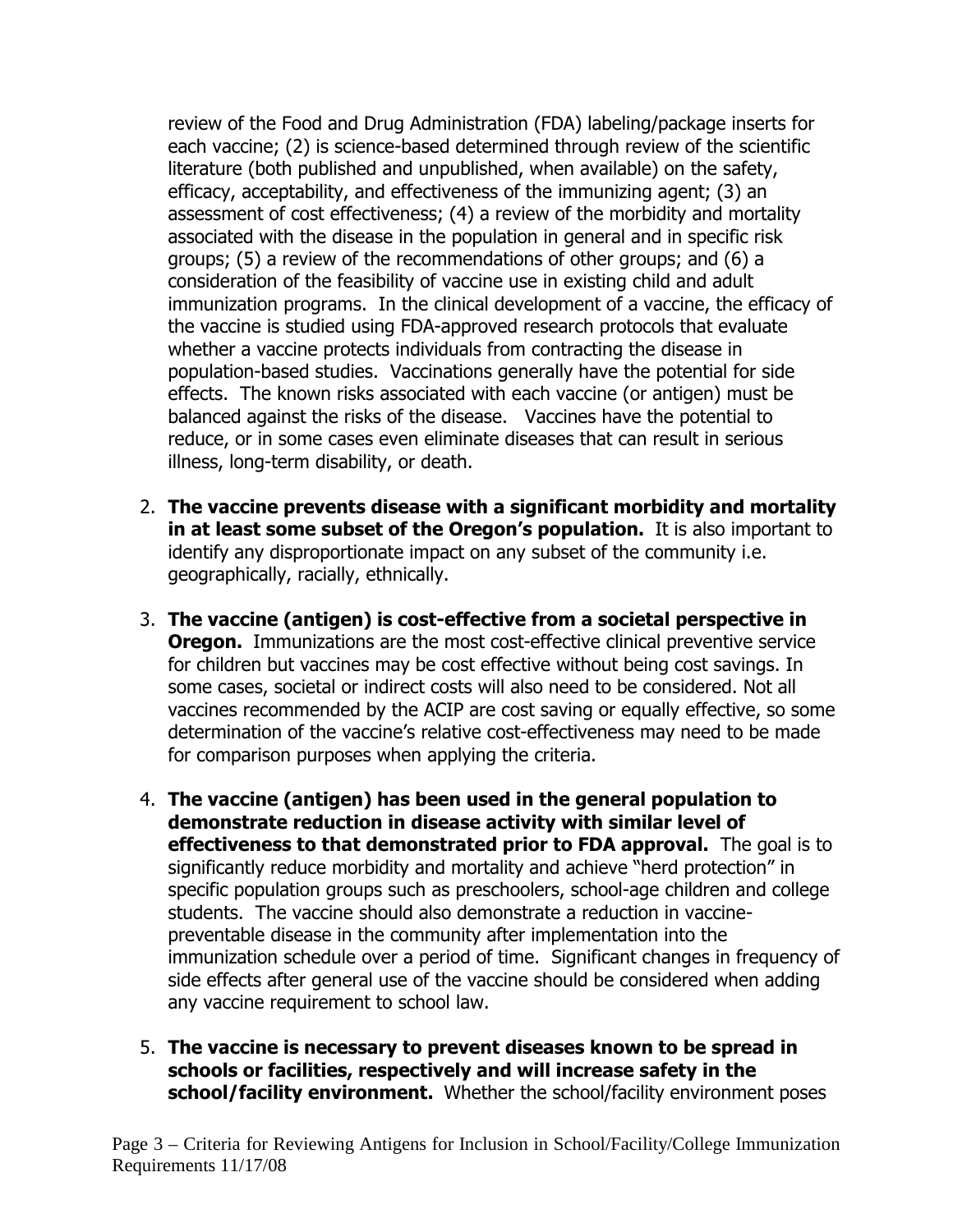a safety risk to its children by virtue of the presence of a disease should remain a factor when considering a school/facility requirement for that vaccine or antigen.

- 6. Requiring the vaccine for school law will make a significant difference in vaccine coverage in the preschool/school/college populations and vaccinating the infant, child, adolescent or young adult against this disease reduces the risk of person-to-person transmission. If "herd protection" can be achieved, even community members who are not vaccinated (such as newborns and some with chronic illnesses) are offered some protection because the disease has less opportunity to spread within the community. Consideration should be given as to how the disease is transmitted and how contagious the illness is in the school, preschool or college environment.
- 7. The vaccine is acceptable to the Oregon medical community and the **general public.** Public acceptance of specific vaccines needs to be considered. Uptake of new vaccines is monitored through reporting by Oregon ALERT IIS, which tracks vaccines being administered in the public and private health care community. Adding an antigen to the school/facility law with poor provider or public acceptance would be resisted. Postponing the regulation until there is greater usage of the vaccine would assure greater compliance with the requirements and fewer exemptions.
- 8. Ensure that sufficient funding is available on a state level to purchase vaccines for children who would need to meet the new law **requirements.** A vaccine can not be added to school law requirements unless it is assured that every child has access to the vaccine and that it is affordable. If the cost of the vaccine exceeds the funding available through federal programs, it will be necessary for the state to set aside funds to purchase the proposed required vaccine.
- 9. There is a stable and adequate supply of vaccine. There needs to be sufficient time from the point of introduction of the vaccine to potential implementation of requiring the vaccine for school/facility attendance to ensure that vaccine supplies are being adequately maintained and reduce the chances of vaccine shortages. Shortages add to the work load when changes need to be made in vaccine requirements as well as reduced herd immunity, parent stress and provider confusion.
- 10. The administrative burdens of delivery and tracking of vaccine and Oregon school/facility rule implementation is reasonable in light of any other vaccines currently being phased in to law. Many stakeholders and partners are involved in the implementation of new vaccine requirements. Local health departments, schools, certified day cares, preschools, head starts,